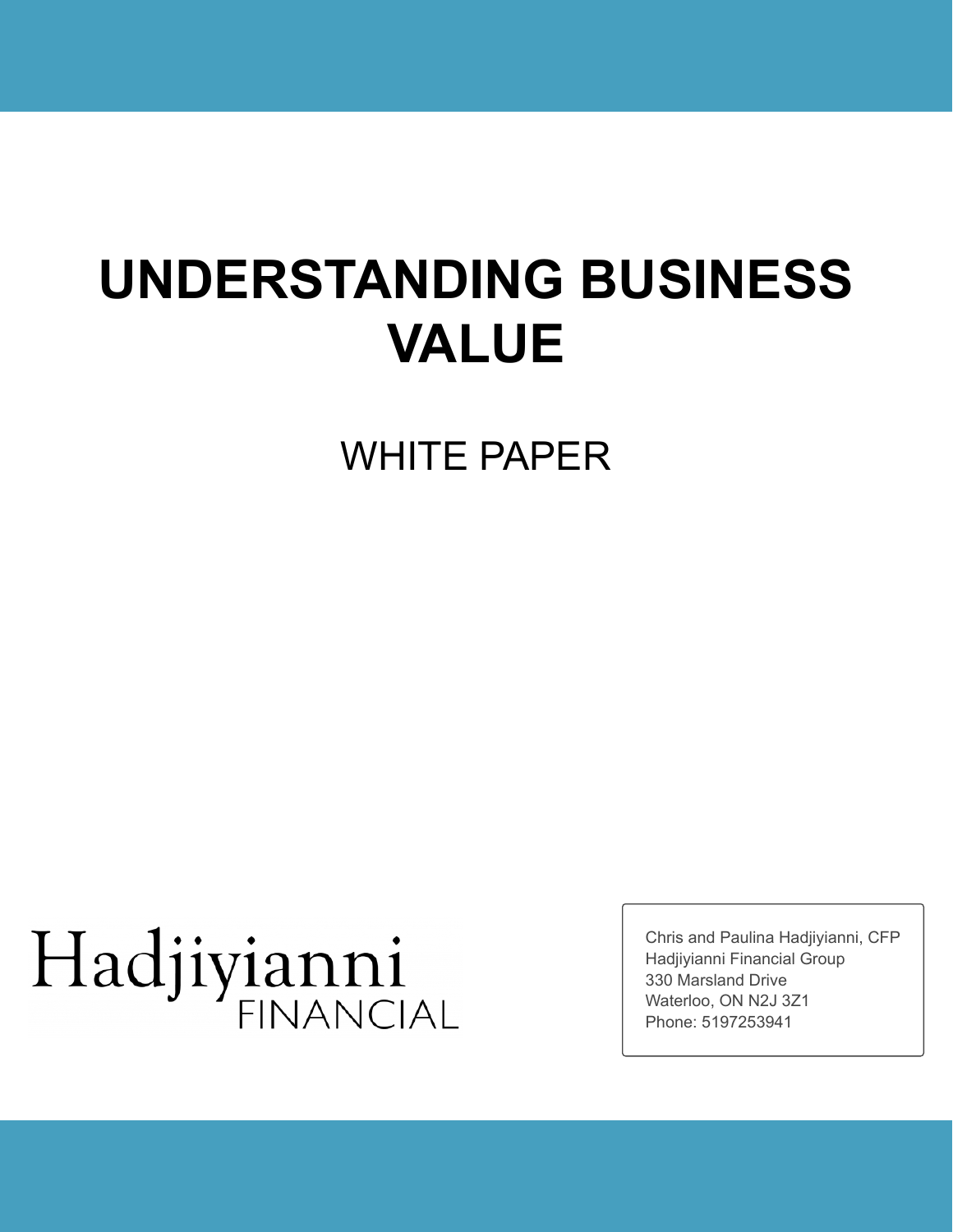A successful Exit Plan results in the business owner exiting their business with the financial resources to meet their future needs. In Step Two of The BEI Seven Step Exit Planning Process™, Exit Planners work with business owners to quantify the value of their assets as well as the financial needs of the business owner following the sale of their business. Once each of these has been quantified, Exit Planners can determine whether there is a gap between them. If a gap exists, the Exit Planner can create a plan to close that gap.

Assessing the gap is an essential step in creating a successful Exit Plan. This paper will focus on one aspect of assessing the gap: the benefits of a business valuation when determining the value of what is typically the business owner's largest asset—the interest in their business.

Ascertaining the value of a business owner's assets is paramount if an Exit Plan is to be considered successful. It is common to hear Exit Planners state that business owners know the value of their businesses. It is also common to hear Exit Planners state that a business owner's estimate of value turns out to be materially different than the actual transaction price at exit. Uncertainty about the value of the business interest can materially increase the probability that a gap could arise at exit and leave the business owner without the assets needed post-exit. A quality business valuation can improve the probability of a successful exit event, since a gap can be identified and a plan to eliminate the gap can be prepared and implemented. In addition, preparation of a business valuation will use approaches that are consistent with that of a financial investor.

Therefore, completion of a valuation years before the planned exit event can be an excellent practice run to experience the due diligence process that a potential buyer would typically complete. The valuation also provides comparisons to benchmarks that may assist the business owner with identifying opportunities to increase the value of their business during the years prior to their planned exit date. As such, the benchmarking completed as part of a valuation may be a key part of developing a plan to address a gap. Let's discuss a few common valuation methods, along with the advantages and pitfalls of each.

#### **RULES OF THUMB**

It is common for business owners to have a general idea of their industry's rules of thumb. Common rules of thumb are based on multiples of revenue or EBITDA. Simple to use, one basically takes the commonly shared multiple for their industry and applies it to the subject company's revenue or EBITDA. For example, a common rule of thumb for insurance agencies is 1.5x to 2x commission revenue. This implies that an insurance agency with commission revenue of \$2 million has a value ranging from \$3 million to \$4 million.

While rules of thumb are simple to apply, one needs to use caution with the results. Rules of thumb tend to be self-supporting. Stated another way, the multiples people are considering today came from past transactions that may have been based on the same rule of thumb. Also, not all companies in an industry are created equal. Consider two insurance agencies with \$2 million of commission revenue. One has a high level of cash flow and the other has a lower level of cash flow. Do they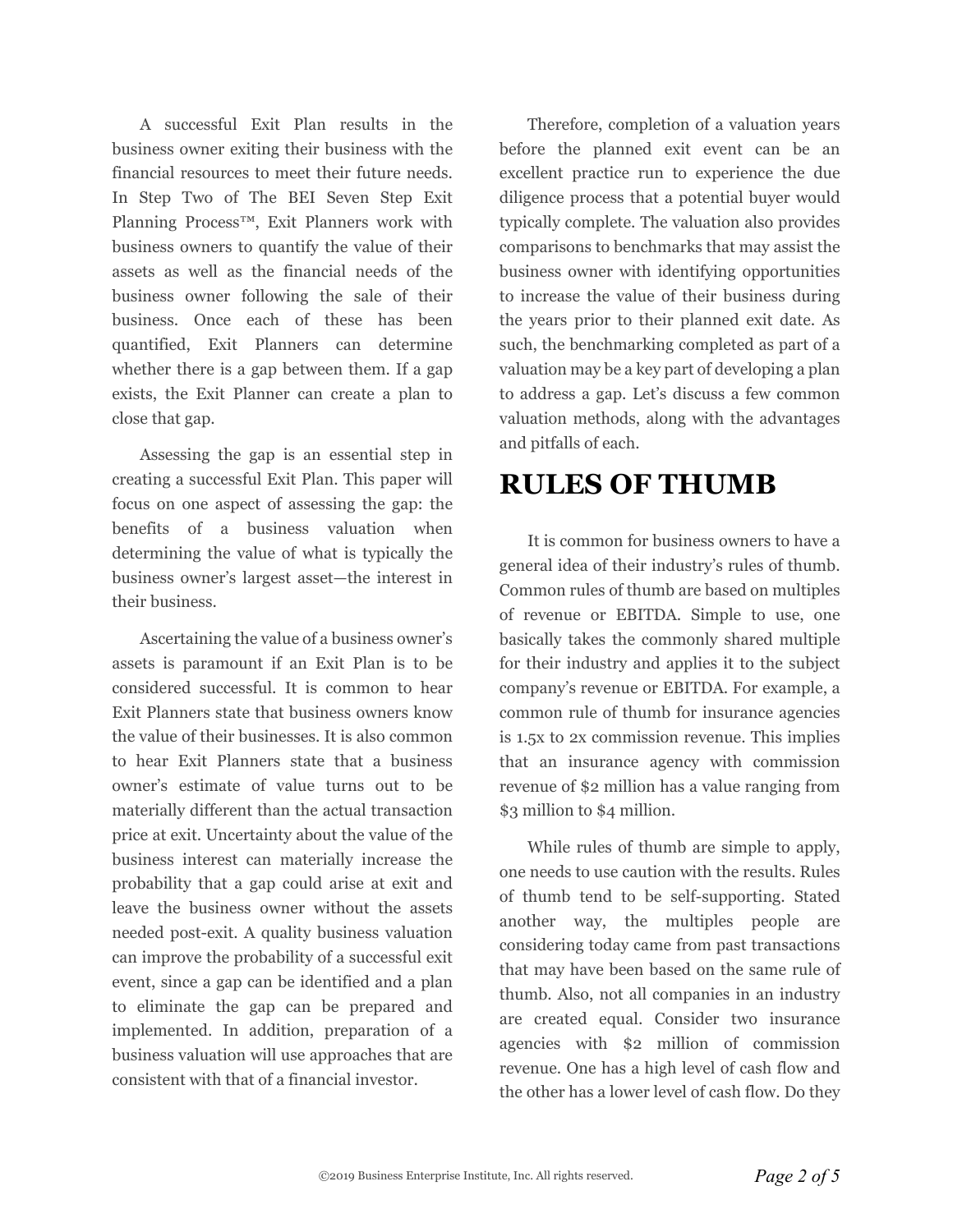both have a value ranging from \$3 million to \$4 million? Where a subject company falls in this range is impossible to determine without completing an analysis that benchmarks the subject company to other comparable companies.

#### **GUIDELINE TRANSACTIONS AND PUBLICLY TRADED COMPANIES**

One can look at past transactions of companies or the prices investors are paying for publicly traded companies that can be considered reasonably comparable to the subject company. Some industries lend themselves to this approach better than others. For example, there are several comparable transactions and publicly traded companies to consider when estimating the value of an automobile dealership. Very much like the rule of thumb method, multiples are derived from the transactions or public companies and applied to the subject company.

However, use of transactions and public companies allows the selection of the multiple to be fine-tuned based on the subject company's financial performance and risk factors relative to the transactions or public companies. For example, one can consider the company's Value Drivers—which guide what a company is worth without the owner—such as the subject company's growth, profitability, diversity in products sold, and management team strength.

Information shared in filings of publicly traded companies is very detailed and can be used to identify opportunities to improve the

value of the subject company. This can be particularly important when a gap between the value of the subject company and the owner's financial needs has been identified.

For example, consider a subject company that is less profitable (lower cash flow) compared to publicly traded companies. Further analysis determines that the subject company's cost of goods is materially higher than the cost the publicly traded companies typically pay. With this information, the Exit Planner can work with the subject company's management and other consultants to start exploring options to reduce their cost of goods sold. The benefit is improved cash flow, increased value, and a decrease in the gap.

### **INCOME APPROACH**

This approach considers the subject company's ability to generate cash flow and estimates the value based on that cash flow. This involves defining expected cash flows and a required rate of return. Expected cash flows can be estimated using a historical review of the company's financial performance (often referred to as a *capitalization approach*) or use of explicit projections of future cash flows (often referred to as the *discounted cash flow method*). Thereafter, the subject company's weighted average cost of capital, or WACC, is estimated and applied to the cash flows to determine the value of a business. The rule-ofthumb and guideline-company approaches may be used in conjunction to confirm the reasonableness of the concluded business value when using an income approach.

In addition to an estimate of the subject company's value, another benefit of using an income approach is the usefulness of the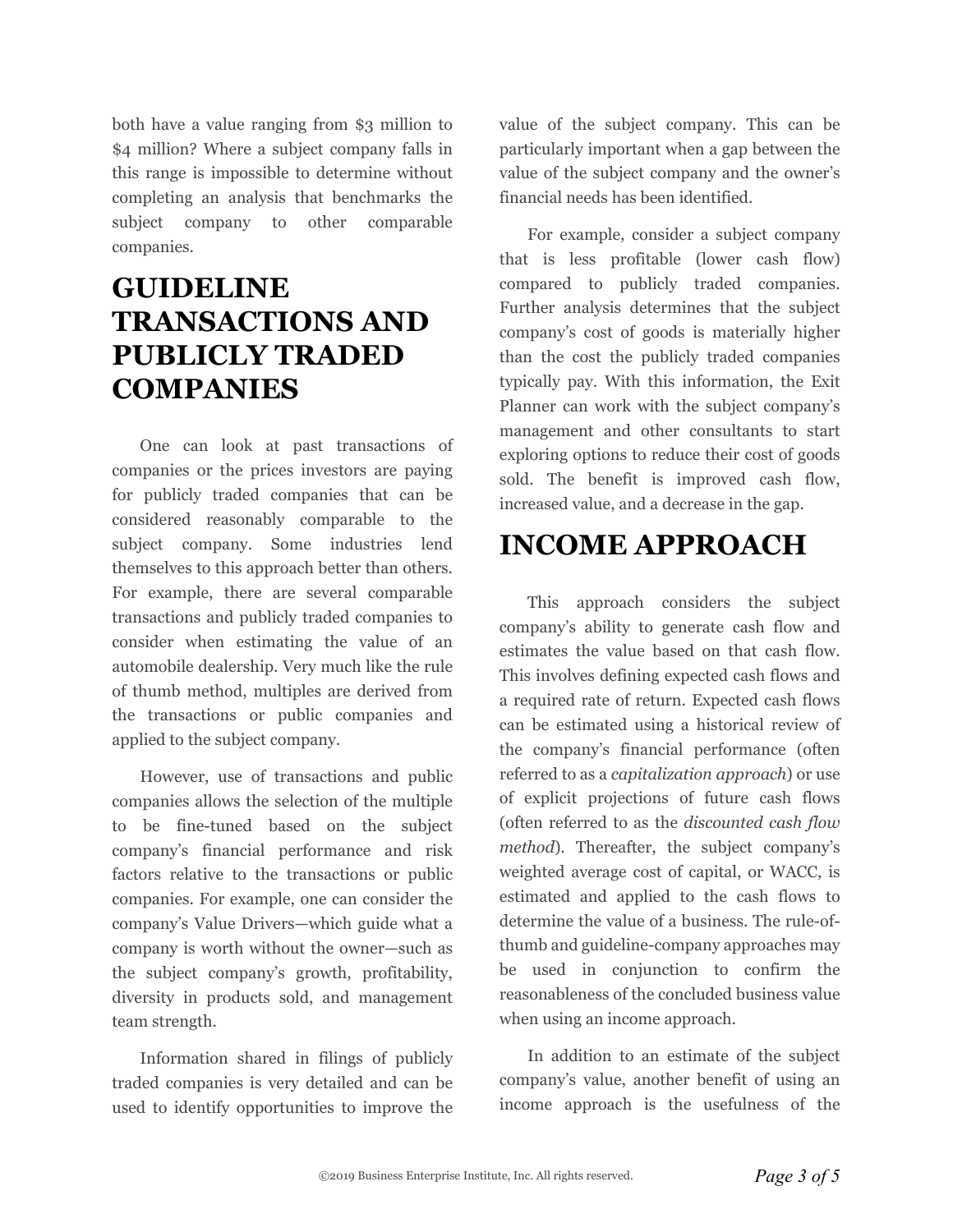information that is yielded. The income approach involves reviews of the subject company's operations; considers strengths, weaknesses, opportunities, and threats; and weighs performance relative to benchmarks. While a company's cash flows may be reasonably easy to estimate, assessing the risk of those cash flows is paramount when estimating a business' value.

For example, Company A derives 80% of its cash flows from a single customer. Company B derives no more than 5% of its cash flows from any single customer. It would be reasonable to apply a higher WACC—resulting in a lower company value—to the cash flows of Company A, due to the riskiness of Company A's cash flows based on its heavy dependence on a single customer.

A thorough application of the income approach can greatly assist with closing the gap between a business owner's assets and the financial needs of the business owner following the sale of their business. Very much like benchmarking using publicly traded companies, an income approach can identify opportunities to improve the subject company's cash flows and/or reduce the risk of those cash flows. This can lead to an increase in value.

#### **CONCLUSION**

In Step Two of The BEI Seven Step Exit Planning Process, Exit Planners work with business owners to quantify the value of their assets as well as the financial needs of the business owner following the sale of their business. There are several approaches to completing an assessment of the business owner's assets. Applying a rule of thumb may provide an approximate estimate but gives little

information regarding improving the cash flow of the subject company. Use of guideline companies and/or the income approach provides a value conclusion using an approach consistent with that of a financial investor. These methods also provide comparisons to benchmarks that may assist the business owner with identifying opportunities to increase the value of their business during the years prior to their planned exit date.

It is wise to expect that financial buyers will complete a thorough review of the subject company. They will be looking to confirm that the cash flows are sustainable after the business owner leaves the company and that those cash flows are not subject to other risks, such as customer or supplier concentrations. Therefore, completion of a thorough valuation years before the planned exit event can be an excellent practice run to experience the due diligence that a potential buyer would typically complete. Given that Exit Planning should start years before the exit event is planned, preparation of a thorough valuation can provide business owners with the information necessary to increase the value of their business.

Obtaining a quality estimate of a business' value can reduce the risk of identifying a material gap later in the Exit Planning Process. As John Brown—the creator of The BEI Seven Step Exit Planning Process—has stated, a successful Exit Plan results in the business owner exiting their business with the financial resources to meet their needs following the exit. Therefore, estimating the value of the business owner's assets and identifying the gap early in the process is critical to the success of an Exit Plan.